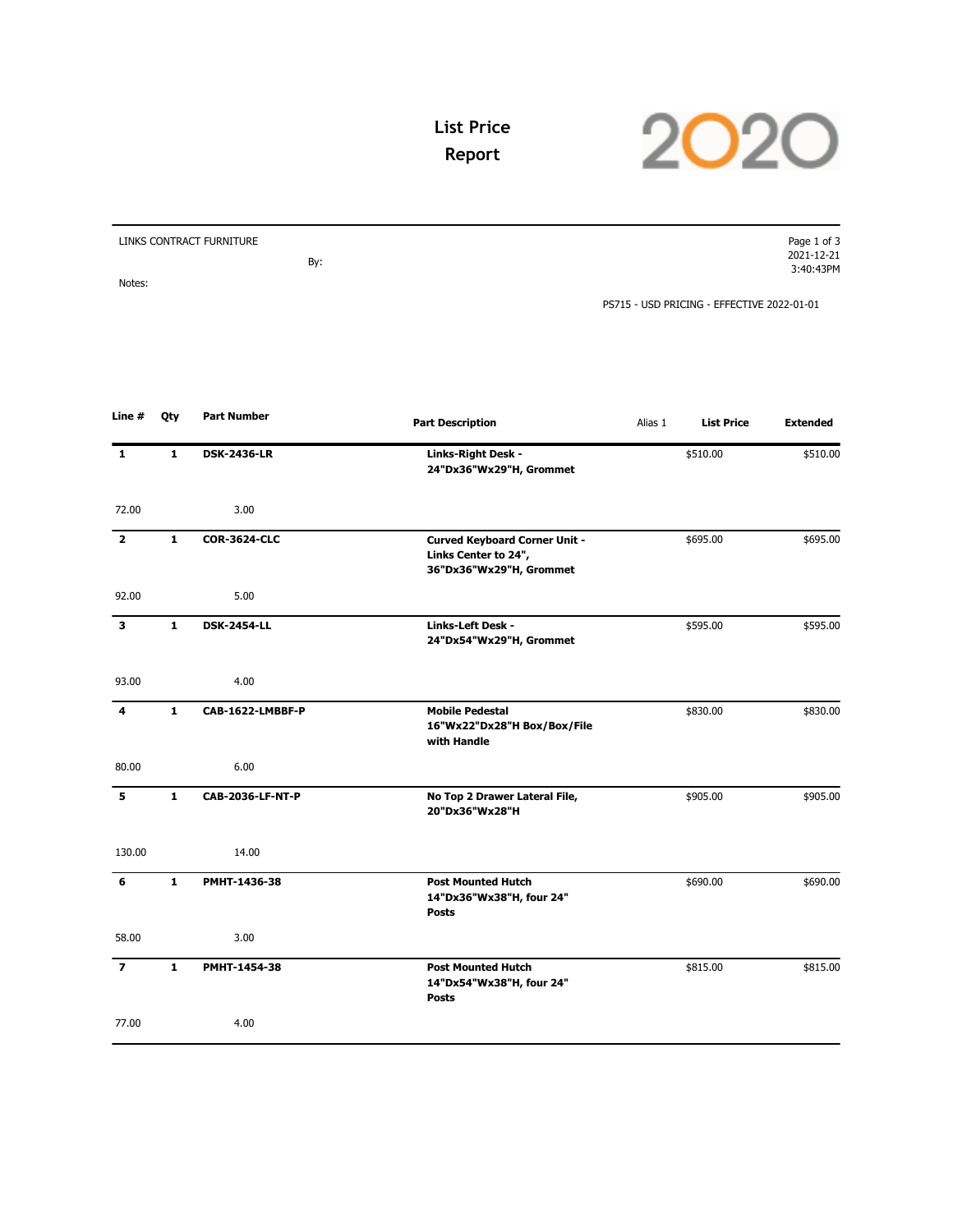| LINKS CONTRACT FURNITURE |     | Page 2 of 3                                |
|--------------------------|-----|--------------------------------------------|
|                          |     | 2021-12-21                                 |
|                          | By: | 3:40:44PM                                  |
| Notes:                   |     |                                            |
|                          |     | PS715 - USD PRICING - EFFECTIVE 2022-01-01 |

| Line # | Qty          | <b>Part Number</b> | <b>Part Description</b>                     | Alias 1 | <b>List Price</b> | <b>Extended</b> |
|--------|--------------|--------------------|---------------------------------------------|---------|-------------------|-----------------|
| 8      | $\mathbf{1}$ | DKT-36-HING        | Two Hinged Doors for 36"<br><b>Hutch</b>    |         | \$193.00          | \$193.00        |
| 13.00  |              | 8.00               |                                             |         |                   |                 |
| 9      | $\mathbf{1}$ | DKT-54-HING        | Four Hinged Doors for 54"<br><b>Hutch</b>   |         | \$281.00          | \$281.00        |
| 19.00  |              | 13.00              |                                             |         |                   |                 |
| 10     | $\mathbf{1}$ | <b>TIL-1236-F</b>  | Panel Insert - 12"Hx36"W -<br><b>Fabric</b> |         | \$271.00          | \$271.00        |
| 2.70   |              | 1.00               |                                             |         |                   |                 |
| 11     | $\mathbf{1}$ | <b>TIL-1254-F</b>  | Panel Insert - 12"Hx54"W -<br><b>Fabric</b> |         | \$346.00          | \$346.00        |
| 4.00   |              | 1.00               |                                             |         |                   |                 |
| 12     | $\mathbf{1}$ | <b>TIL-12-F</b>    | Tile Filler - 12"H - Fabric                 |         | \$0.00            | \$0.00          |
| 0.00   |              | 1.00               |                                             |         |                   |                 |
| 13     | $\mathbf{2}$ | <b>PST-0018</b>    | Divider Post, 18"High                       |         | \$81.00           | \$162.00        |
| 1.50   |              | 1.00               |                                             |         |                   |                 |
| 14     | $\mathbf{1}$ | <b>TIL-1272-F</b>  | Panel Insert - 12"Hx72"W -<br>Fabric        |         | \$425.00          | \$425.00        |
| 5.50   |              | 1.00               |                                             |         |                   |                 |
| 15     | $\mathbf{1}$ | <b>TIL-1224-F</b>  | Panel Insert - 12"Hx24"W -<br><b>Fabric</b> |         | \$225.00          | \$225.00        |
| 1.80   |              | 1.00               |                                             |         |                   |                 |
| 16     | $\mathbf{1}$ | <b>TIL-1236-C</b>  | Panel Insert - 12"hx36"w,<br>Crystal        |         | \$234.00          | \$234.00        |
| 2.70   |              | 1.00               |                                             |         |                   |                 |